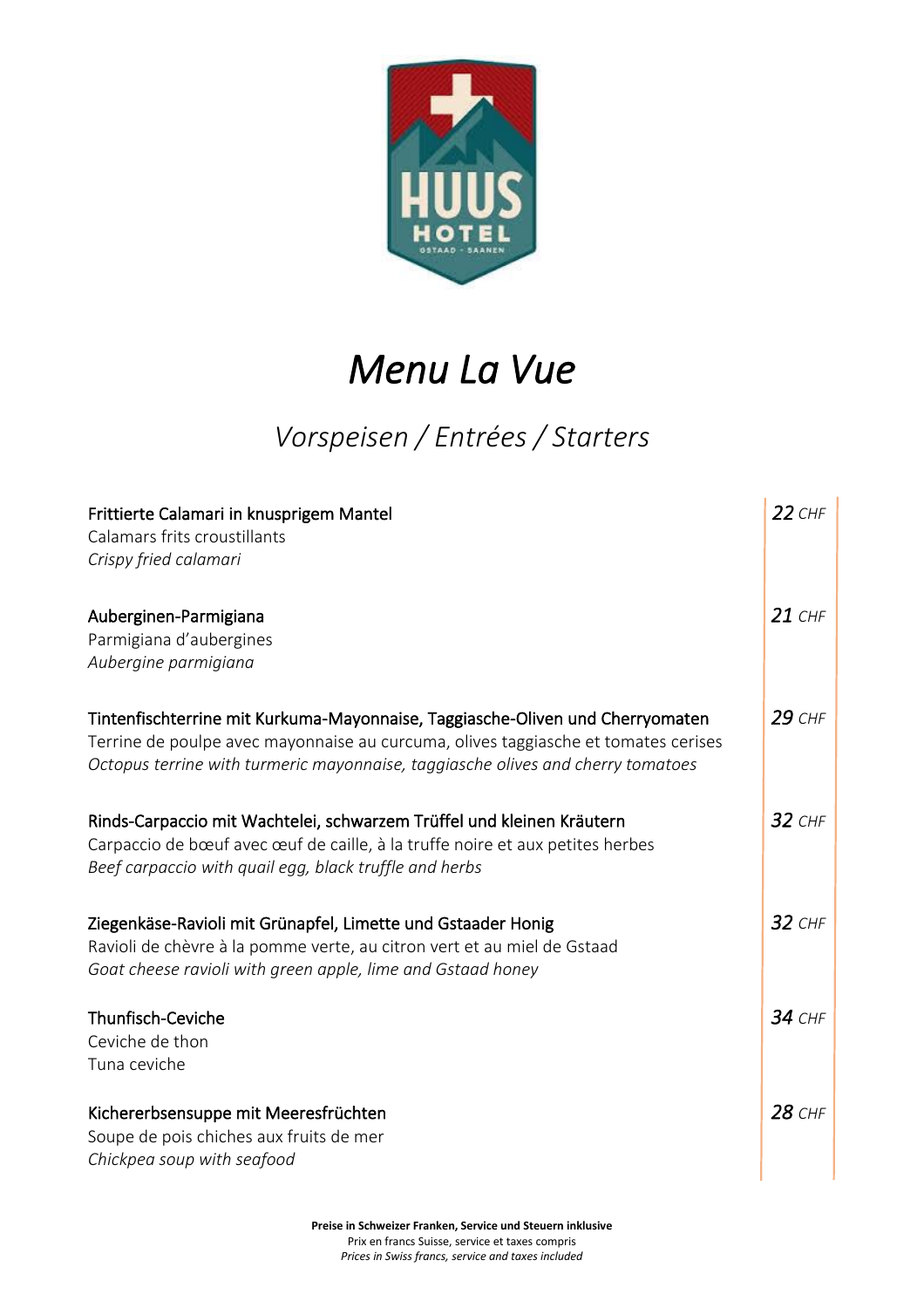

# *Vegane und vegetarische Gerichte*

T

*Plats végans et végétariens / Vegan and vegetarian dishes*

| Rucolasalat mit Artischocken, Tomaten-Konfit und Parmesansplitter<br>Salade de roquette, artichauts, tomates confites et copeaux de parmesan<br>Rocket salad with artichokes, tomato confit and Parmesan cheese shavings |         | $31$ CHF |
|--------------------------------------------------------------------------------------------------------------------------------------------------------------------------------------------------------------------------|---------|----------|
| <b>Blumenkohl Cappuccino mit Curry</b><br>Cappuccino de chou-fleur au curry<br>Cauliflower cappuccino with curry                                                                                                         |         | 18 CHF   |
| Linsensuppe mit jungem Gemüse parfümiert mit Trüffeln<br>Soupe de lentilles aux jeunes légumes parfumés à la truffe<br>Lentil soup with truffle-scented baby vegetables                                                  | (vegan) | $18$ CHF |
| Grilliertes Gemüse mit gebratenem Tofu<br>Légumes grillés et tofu sauté<br>Grilled vegetables and pan-fried tofu                                                                                                         | (vegan) | 28 CHF   |
| Portobello-Pilz mit Blattspinat und schwarzem Trüffel<br>Champignon portobello servi avec des épinards en branches et de la truffe noire<br>Portobello mushroom with spinach and black truffle                           | (vegan) | $32$ CHF |
| Zucchini-Cannelloni mit süss-saurem Gemüse<br>Cannelloni de courgette aux légumes aigre-doux<br>Courgette cannelloni with sweet and sour vegetables                                                                      | (vegan) | $22$ CHF |
| Unsere vegetarische Pasta nach Lust und Laune<br>Nos pâtes végétariennes selon vos envies !<br>Vegetarian and vegan pasta - just ask for any sauce or make up your own!                                                  |         | $26$ CHF |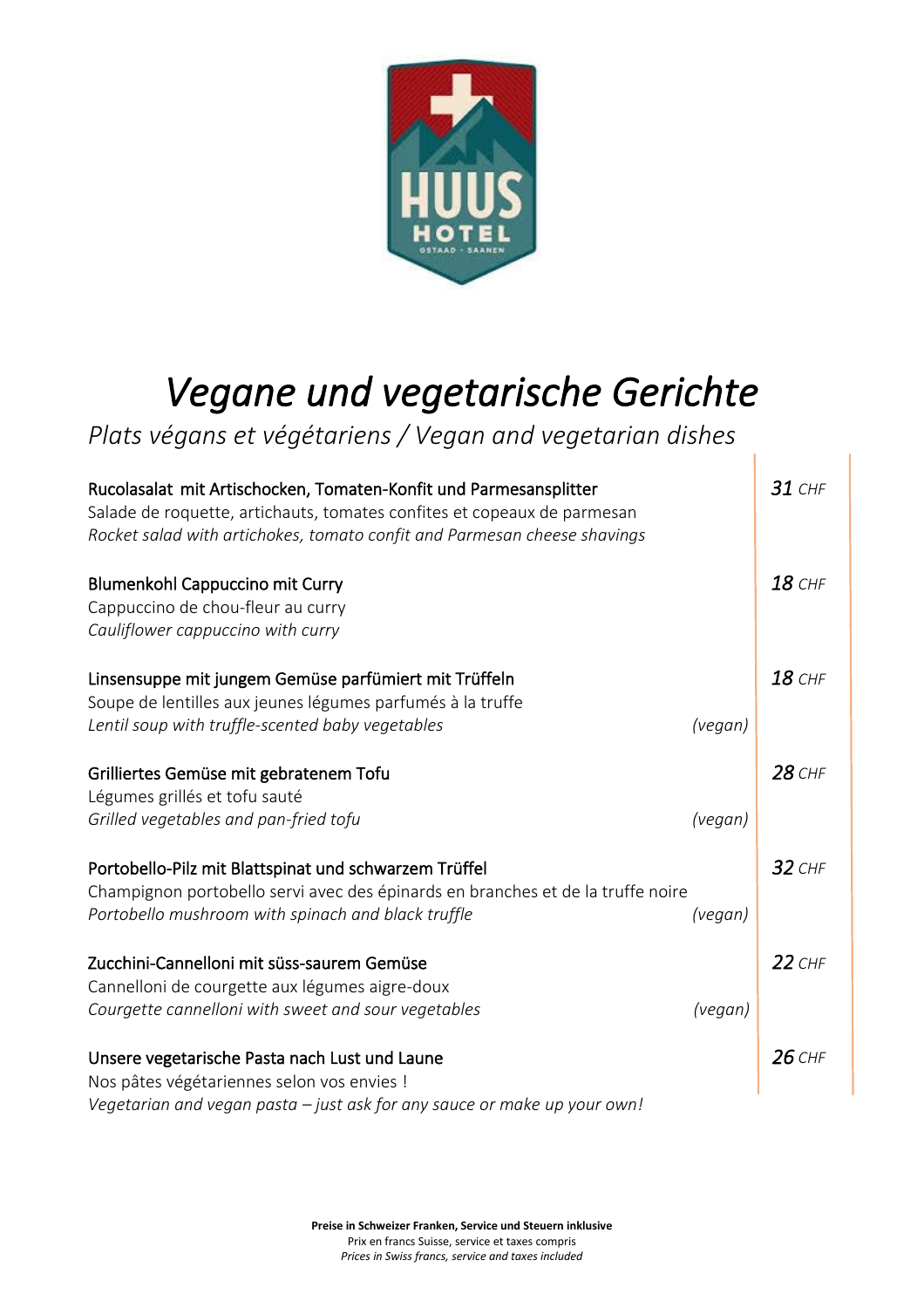

## *Hauptgerichte*

#### *Plats principaux, Main courses*

*Tellergerichte pro Person. Servie à l'assiette. Individual plate service*

| Pasta nach Lust und Laune - alla carbonara - alla bolognese, al pesto, all'arrabbiata<br>Les pâtes classiques comme carbonara, bolognaises, pesto, arrabbiata -<br>ou selon vos envies !<br>All types of pastas with any sauce you choose (carbonara, bolognese, pesto, arrabbiata)<br>or make up your own!                | $26$ CHF      |
|----------------------------------------------------------------------------------------------------------------------------------------------------------------------------------------------------------------------------------------------------------------------------------------------------------------------------|---------------|
| Wolfsbarschfilet bei Niedertemperatur gegart (20 Minuten),<br>gebratene Paprika und Topinambur-Püree<br>Filet de loup de mer cuit à basse température (20 minutes),<br>poivrons rôtis et purée de topinambours<br>Sea bass fillet cooked at low temperature (20 minutes),<br>roasted peppers and Jerusalem artichoke puree | <b>56 CHF</b> |
| Gebratenes Drachenkopf-Filet an Krustentierbisque mit Linsenpüree, Kartoffeln<br>und kleinem Gemüse<br>Filet de rascasse rôti sur bisque de crustacés, purée de lentilles, pommes de terre<br>et petits légumes<br>Roasted scorpion fish fillet on shellfish bisque, lentil purée, potatoes and small vegetables           | <b>48 CHF</b> |
| Skrei-Filet an leichter Safransauce mit Pakchoi und Rote Beete<br>Filet de skrei à la sauce légèrement safranée avec pakchoï et betteraves rouges<br>Skrei fillet in a light saffron sauce with pak choi and beetroot                                                                                                      | 52 CHF        |
| Lammkarree in Pistazienkruste, Kartoffelpüree und glasierte Karotten<br>Carré d'agneau en croûte de pistaches, purée de pommes de terre et carottes glacées<br>Pistachio-crusted rack of lamb with mashed potatoes and glazed carrots                                                                                      | 59 CHF        |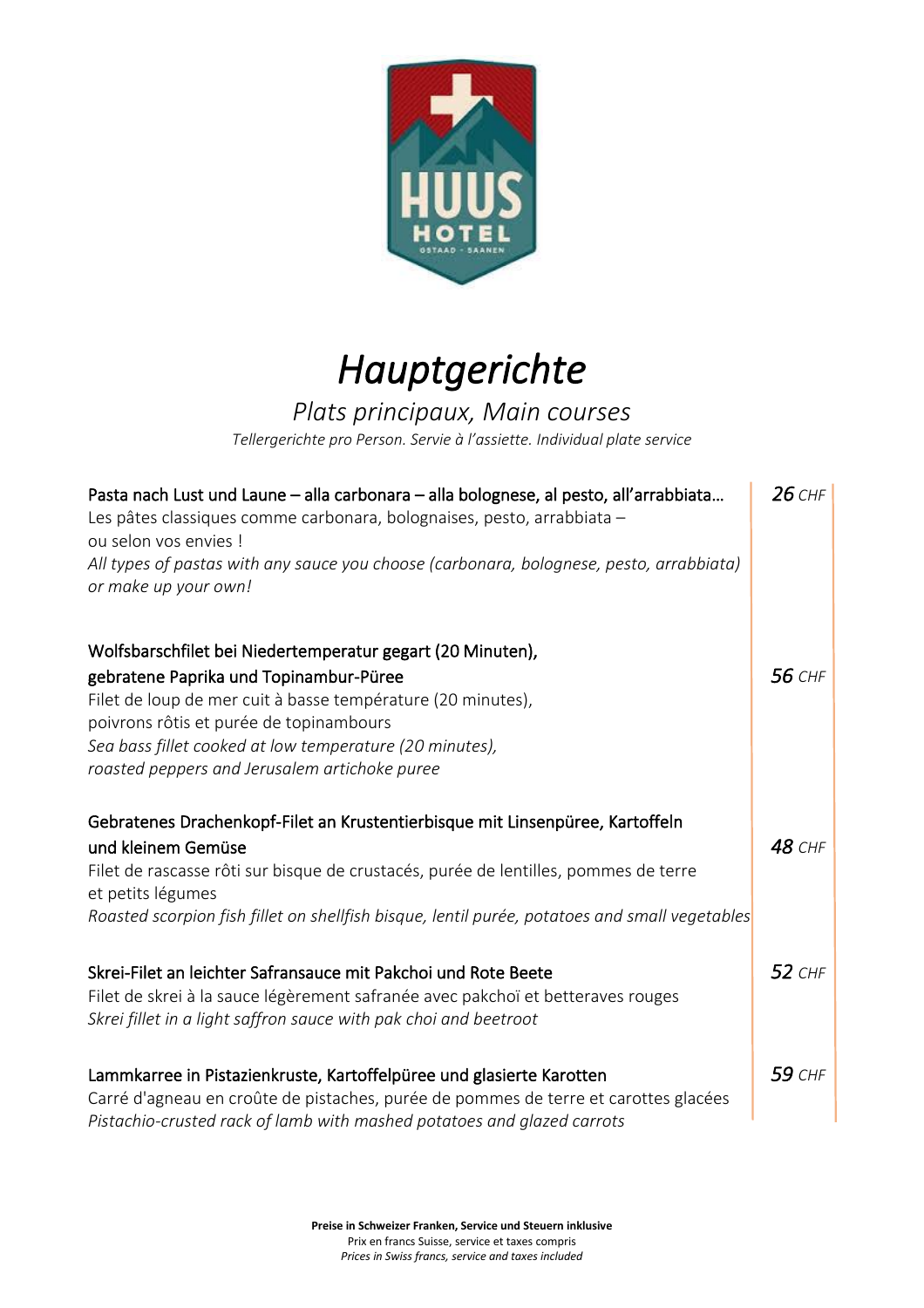

| Rinds-Rib-Eye mit gebratenen Kartoffeln und Selleriepüree<br>Entrecôte parisienne de bœuf avec pommes de terre rissolées purée de céleri<br>Beef rib-eye steak with pan-seared potatoes and celery purée                                         | $59$ CHF |
|--------------------------------------------------------------------------------------------------------------------------------------------------------------------------------------------------------------------------------------------------|----------|
| Paniertes Schweinskotelett mit Rucola, Cherry-Tomaten und Country-Kartoffeln<br>Côtelette de porc panée avec roquette, tomates cerises et pommes de terre «Country»<br>Breaded pork chop with rocket salad, cherry tomatoes and country potatoes | $48$ CHF |
| Mit Honig glasierte Entenbrust mit Süsskartoffeln und Rosenkohl<br>Magret de canard glacé au miel avec pommes de terre douces et choux de Bruxelles<br>Honey-glazed duck breast with sweet potatoes and Brussels sprouts                         | 52 $CHF$ |

Für Auskünfte zu Allergien wenden Sie sich bitte an unsere Mitarbeitenden

Nos collaborateurs peuvent vous renseigner sur les allergènes *For information on allergens, please ask a member of staff*

Herkunftsdeklaration Fleisch: Schweiz, Spanien, Italien, Frankreich, Neuseeland, Argentinien

Provenance de nos viandes: Suisse, Espagne, Italie, France, Nouvelle-Zélande, Argentine *Origin of our meat: Switzerland, Spain, Italy, France, New Zealand, Argentina*

**Preise in Schweizer Franken, Service und Steuern inklusive** Prix en francs Suisse, service et taxes compris *Prices in Swiss francs, service and taxes included*